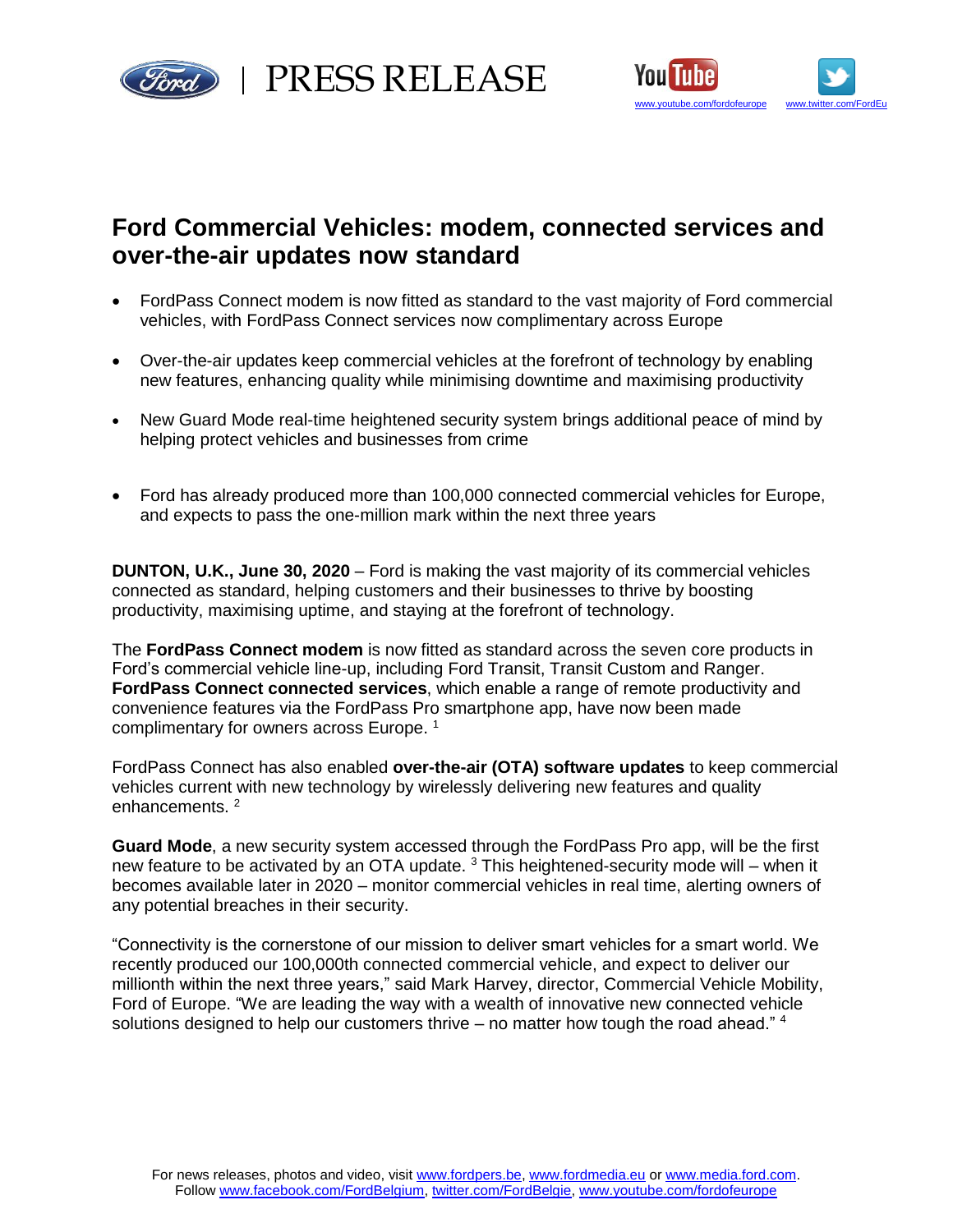## **FordPass Connect technology**

The FordPass Connect modem wirelessly connects Ford vehicles to the internet, enabling them to benefit from OTA updates and app-connected services including FordPass Pro, as well as integration with telematics solutions such as Ford Telematics and Data Services.

Previously a specification option across many Ford commercial vehicle lines, the FordPass Connect modem is now factory-fitted as standard to all Ford Transit, Transit Custom, Tourneo Custom, Transit Connect, Tourneo Connect, Fiesta Van and Ranger vehicles. Fleet customers for the Transit Courier and Tourneo Courier will be able to access Ford telematics subscription services only using an aftermarket plug-in modem. <sup>5</sup>

The FordPass Connect modem subscription has now been made complimentary for drivers across Europe. <sup>1</sup> One of the features to make use of this always-on connected vehicle technology is the FordPass Pro smartphone app. Revealed last year, the FordPass Pro app is dedicated to meeting the needs of small business customers, enabling them to manage, monitor and control up to five Ford commercial vehicles from a single phone screen.

For larger fleet customers, Ford Telematics and Ford Data Services offer a comprehensive paid connected vehicle solution to help manage vehicle uptime and improve efficiency, enabling access to vehicle data and integration into third-party fleet management systems.

#### **Over-the-air updates**

Regular software updates help ensure that vehicle systems and components continue to operate with optimum safety and performance.

Now, with OTA updates, Ford can deliver to commercial vehicle customers new features and quality enhancements silently, seamlessly and as soon as they are ready – without requiring a visit to a dealer or service centre.

# **FordPass Pro Guard Mode**

Guard Mode is a heightened-security system accessed via the FordPass Pro app. It provides real-time monitoring to alert drivers, owner operators and small fleet managers whenever there are potential security breaches within their vehicles.

Once activated – for example after work hours or over the weekend – Guard Mode will detect whenever anybody enters a vehicle, opens the bonnet or starts the engine, and will send a push notification to the owner's smartphone. The system also provides additional security against key theft or cloning, alerting if a vehicle is unlocked or started using a key – an action that would not trigger a conventional vehicle alarm.

Guard Mode will be rolled out to commercial vehicle customers using FordPass Pro across Europe this year and, for current owners, will be the first new feature to be activated by an OTA software update.

# **On-the-go productivity with SYNC 3 with AppLink**

To further support business customers, Ford partners with market-leading online services to provide access to productivity enhancing applications while on the move. Ford's SYNC 3

For news releases, photos and video, visit [www.fordpers.be,](http://www.fordpers.be/) [www.fordmedia.eu](http://www.fordmedia.eu/) or [www.media.ford.com.](http://www.media.ford.com/) Follo[w www.facebook.com/fordofeurope,](http://www.facebook.com/fordofeurope) [www.twitter.com/FordEu](http://www.twitter.com/FordEu) o[r www.youtube.com/fordofeurope](http://www.youtube.com/fordofeurope)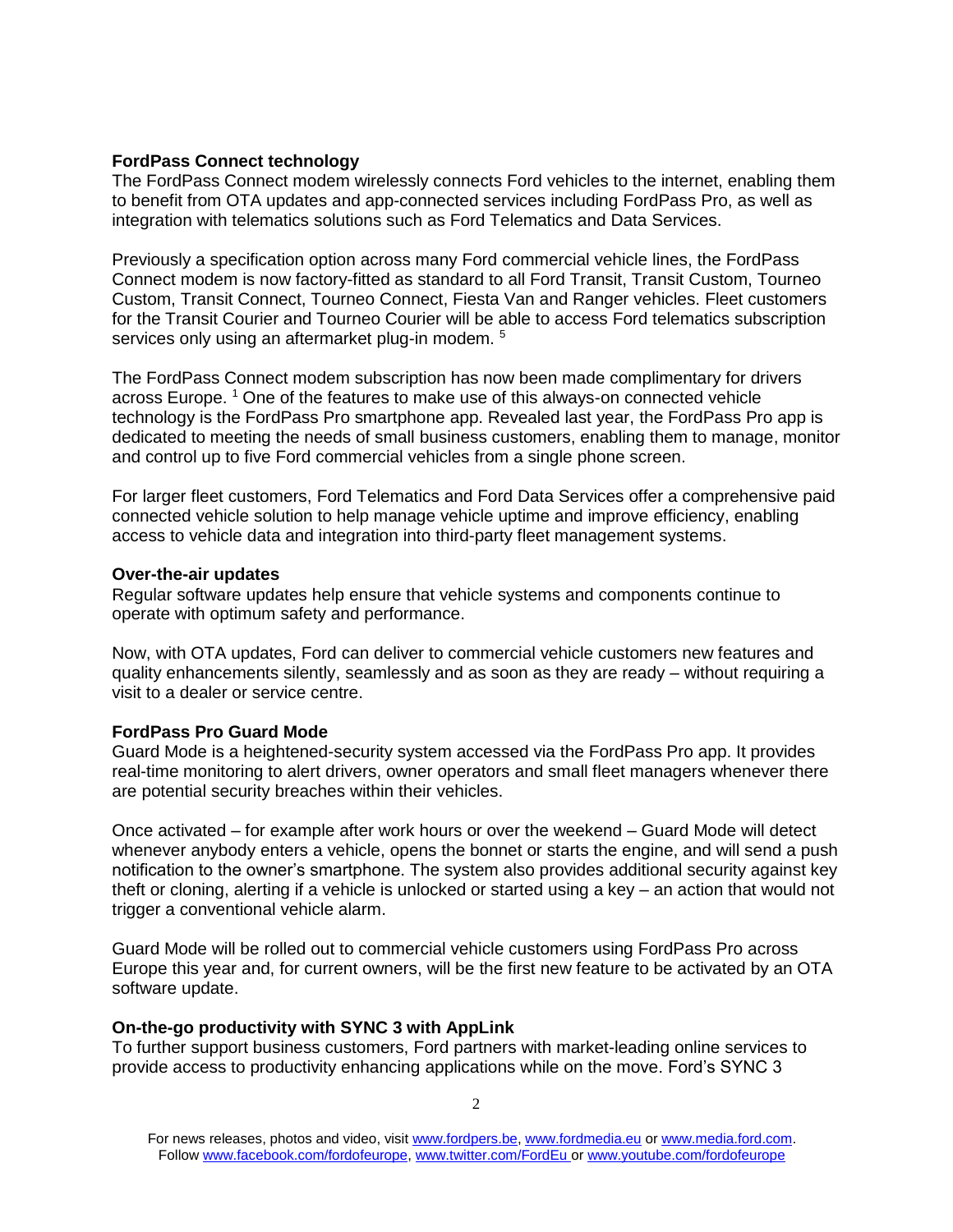communications and entertainment system with AppLink enables drivers to safely and conveniently interact with smartphone apps using the large in-vehicle touch display and intuitive voice commands. <sup>6</sup>

Alongside support for Apple CarPlay and Android Auto, SYNC 3 with AppLink allows supported smartphone apps to offer a more integrated in-vehicle experience for Ford commercial vehicle users. SYNC 3 now enables wireless smartphone connectivity for AppLink apps using Bluetooth. Existing AppLink partners include popular navigation services such as [what3words,](https://media.ford.com/content/fordmedia/feu/en/news/2019/02/26/ford-helps-point-businesses-in-the-right-direction-with-new-conn.html) [Waze](https://media.ford.com/content/fordmedia/feu/en/news/2018/02/26/from-smartphone-to-big-screen--new-app-partners-help-ford-driver.html) and Sygic Truck Navigation, while Cisco Webex helps drivers stay connected to colleagues and clients wherever they are.

The latest partner to join the AppLink family is Braintoss, a productivity app that helps drivers organise their thoughts on the move, with features including speech-to-text transcriptions that can be sent directly to an email inbox or a task manager app.

### **Leadership in commercial vehicles**

Ford continues to be the No. 1 commercial vehicle brand in Europe, with market share growing to 15 per cent during the first quarter of 2020. <sup>7</sup> In 2019 Ford introduced a new generation of electrified and connected Transit and Transit Custom vans developed to help customer thrive in a modern operating environment. The Transit Custom Hybrid range – including Transit Custom Plug-In Hybrid and EcoBlue Hybrid – has been named [International Van of the Year 2020.](https://media.ford.com/content/fordmedia/feu/en/news/2019/11/20/IVOTY-IPUA-2020.html)

# # # #

<sup>1</sup> Complimentary FordPass Connect modem subscription available to new and existing vehicles equipped with a FordPass Connect modem. Live Traffic and [Local Hazard Information](https://media.ford.com/content/fordmedia/feu/en/news/2020/01/13/welcome-to-the-future--connected-car-technology-now-warns-driver.html) features require a separate paid subscription after an initial complimentary trial; use of Wi-Fi Hotspot requires purchase of a data bundle. Future value-added services may require a paid-for subscription

<sup>2</sup> Available to vehicles fitted with an activated FordPass Connect modem. Over-the-air maintenance and feature updates will be included for the duration of the vehicle's warranty term

<sup>3</sup> Guard Mode feature will be activated by an OTA software update for owners of existing vehicles with an activated FordPass Connect modem who are using the FordPass Pro app, and will be installed as standard on new vehicles. FordPass Pro app available in the following European countries: Germany, U.K., France, Italy, Netherlands, Spain, Sweden, Portugal, Finland, Belgium, Luxembourg, Norway, Austria, Denmark, Ireland and Poland

<sup>4</sup> Projected commercial vehicle deliveries across Ford of Europe "EU20" markets comprising: Austria, Belgium, Britain, Czech Republic, Denmark, Finland, France, Germany, Greece, Hungary, Ireland, Italy, Netherlands, Norway, Poland, Portugal, Spain, Romania, Sweden and Switzerland

<sup>5</sup> Transit Courier plug-in device available as an aftermarket fitment from July 2020

<sup>6</sup> SYNC 3 feature available as an option. Don't drive while distracted. Use voice-operated systems when possible; don't use handheld devices while driving. Some features may be locked out while the vehicle is in gear. Not all features are compatible with all phones.

<sup>7</sup> Based upon [first quarter sales 2020.](https://media.ford.com/content/dam/fordmedia/Europe/en/2020/04/FoE-Q1-2020-sales-release.pdf) Ford of Europe reports sales for its 20 European traditional markets where it is represented through National Sales Companies: Austria, Belgium, Britain, Czech Republic, Denmark, Finland, France, Germany, Greece, Hungary, Ireland, Italy, Netherlands, Norway, Poland, Portugal, Spain, Romania, Sweden and Switzerland

For news releases, photos and video, visit [www.fordpers.be,](http://www.fordpers.be/) [www.fordmedia.eu](http://www.fordmedia.eu/) or [www.media.ford.com.](http://www.media.ford.com/) Follo[w www.facebook.com/fordofeurope,](http://www.facebook.com/fordofeurope) [www.twitter.com/FordEu](http://www.twitter.com/FordEu) o[r www.youtube.com/fordofeurope](http://www.youtube.com/fordofeurope)